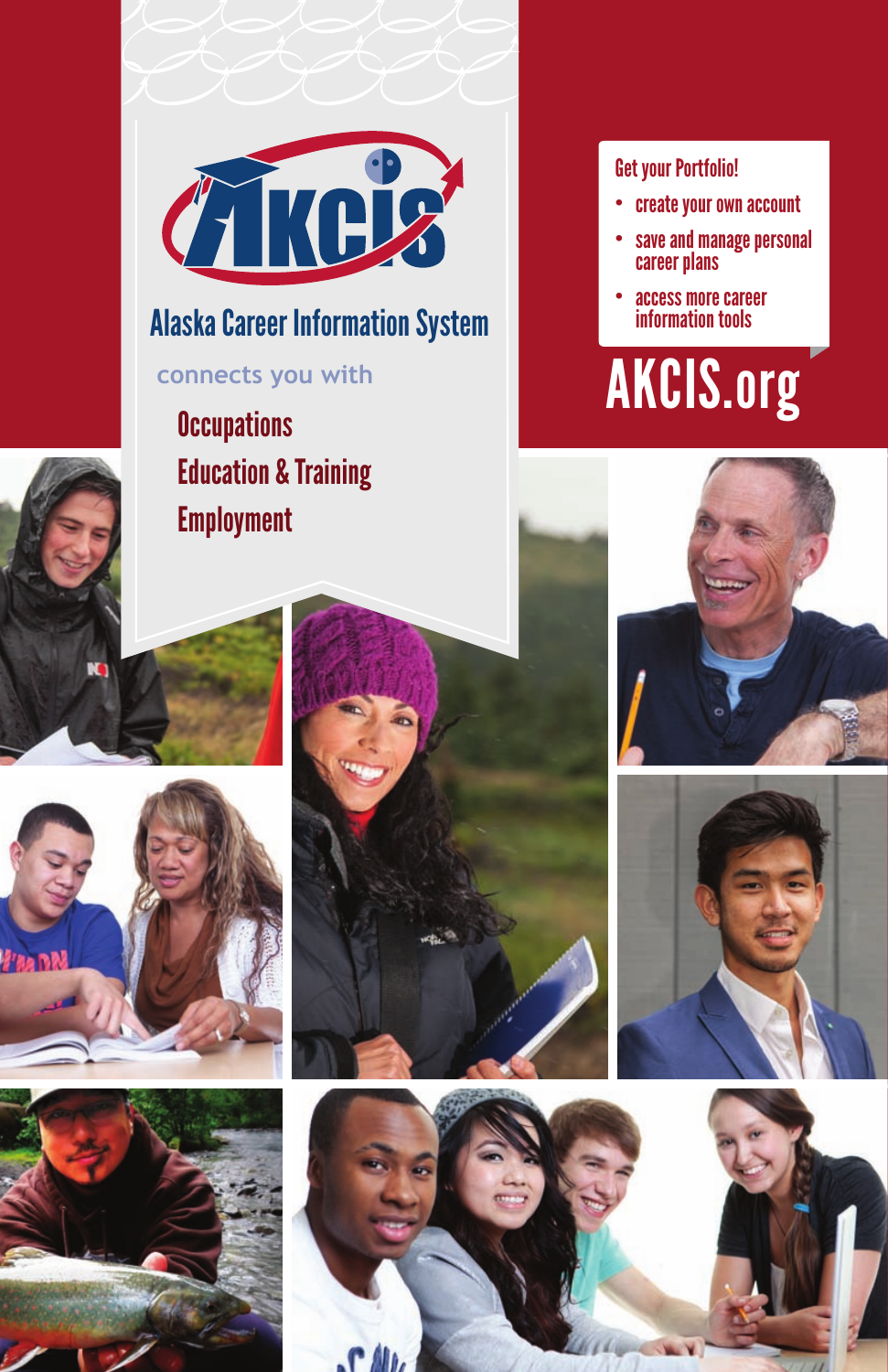

# MY PORTFOLIO



Your online Portfolio is your takeanywhere, personal education and career plan. Create a personal

account to save plans for your education and career. With this portable resource you can:

- track goals and plans in the Career Plan
- monitor your progress on recommended activities with Checklists
- bookmark pages to your Favorites for further exploration

# **ASSESSMENTS**

#### Interest Profiler & Career Cluster Inventory

Find occupations that match your interests.

Take career assessments to help match your interests to a wide variety of occupations.

#### Skills & Work Values

Identify occupations that require skills you find satisfying. Discover your work values and related occupations.

#### Reality Check

Learn how much income will support the lifestyle you desire. Find occupations that support your income goals.



#### Combined Report

Check out which occupations match your results across assessments.

OCCUPATIONS & CAREERS

#### Career Clusters

Investigate occupations grouped by the knowledge and skills required – for example, Health Science or Finance.

#### **Occupations**

Access detailed occupation descriptions. Learn what they do, how much they earn, and how to prepare. Plus, learn more about what makes an occupation "green" or an "Alaska Top Job".

#### **Industries**

Learn about working conditions, wages, and employment in Alaska and US industries.

**Explore** occupation and career cluster descriptions to learn more about what people do at work.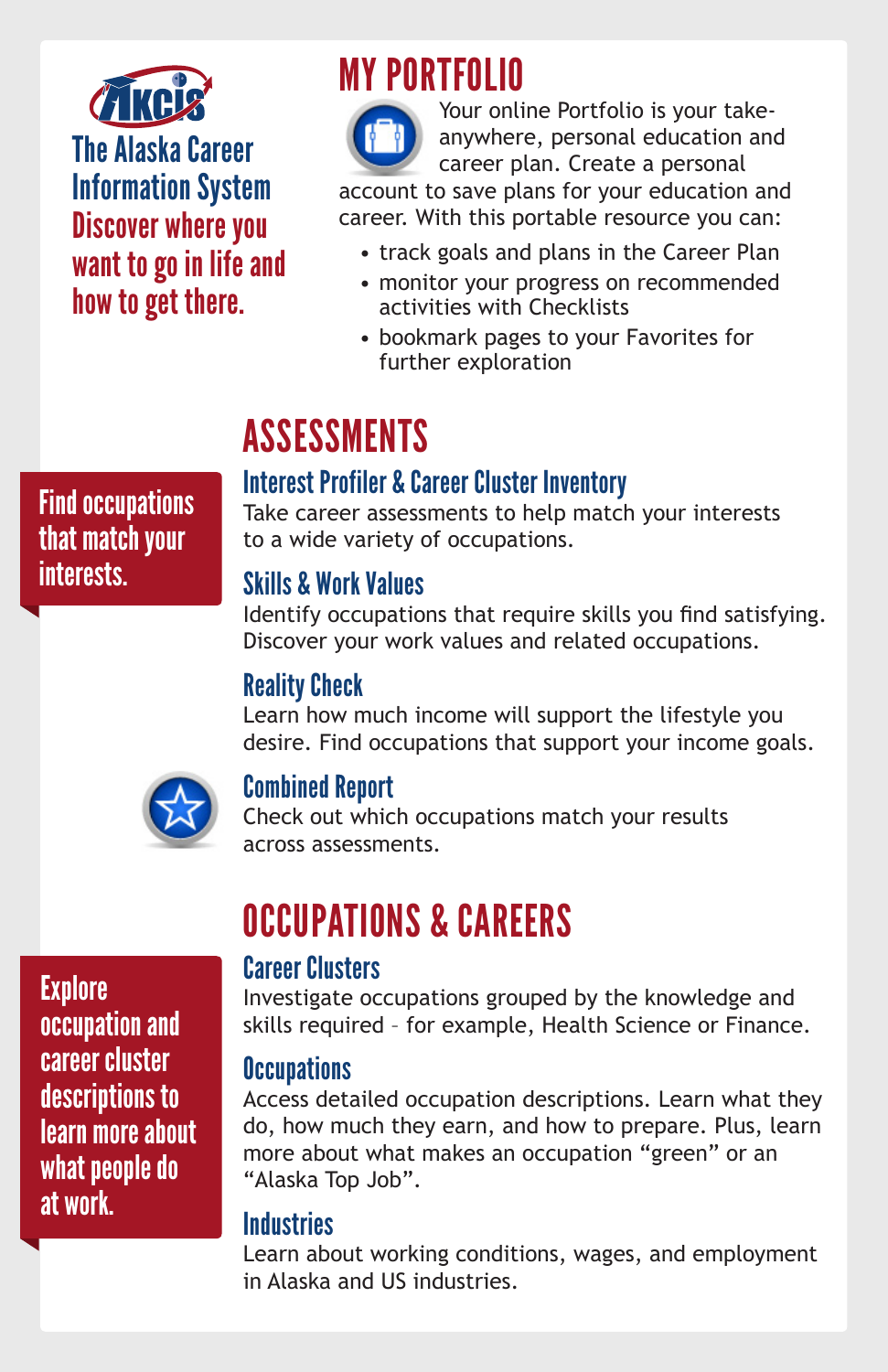# EDUCATION & TRAINING

#### Choosing a School or Program

Get answers to common questions about postsecondary programs. View detailed profiles of Alaska and national colleges, training programs, and apprenticeships. Learn about how to select a school, and the admissions and financial aid processes.

### Financial Aid Sort

Create a list of scholarships and grants – local, state, and national – to apply for based on your educational plans, abilities, and background.

### Course Planner

Make a secondary and postsecondary course plan to meet your education and career goals.

## Application Tracker

Track your application progress from entrance exams and scholarship forms to school applications and financial aid offers.

# EMPLOYMENT

#### Improve Your Job Search Skills

Get tips and learn skills for finding a job, writing a resume, and interviewing.

#### Military Employment

Learn about military life and transitioning back to civilian employment.

### Work for Yourself

Find out if self-employment might fit you. Learn which occupations have high self-employment rates.

#### Resume Creator

Create, update, and customize your resume. Save resumes, letters of reference, certificates, samples of work, and other important documents. Learn about training programs, majors, and schools; and explore different ways to pay for school.





### Create a resume.

Learn how to apply and interview for jobs.

Find ways to succeed at your job.